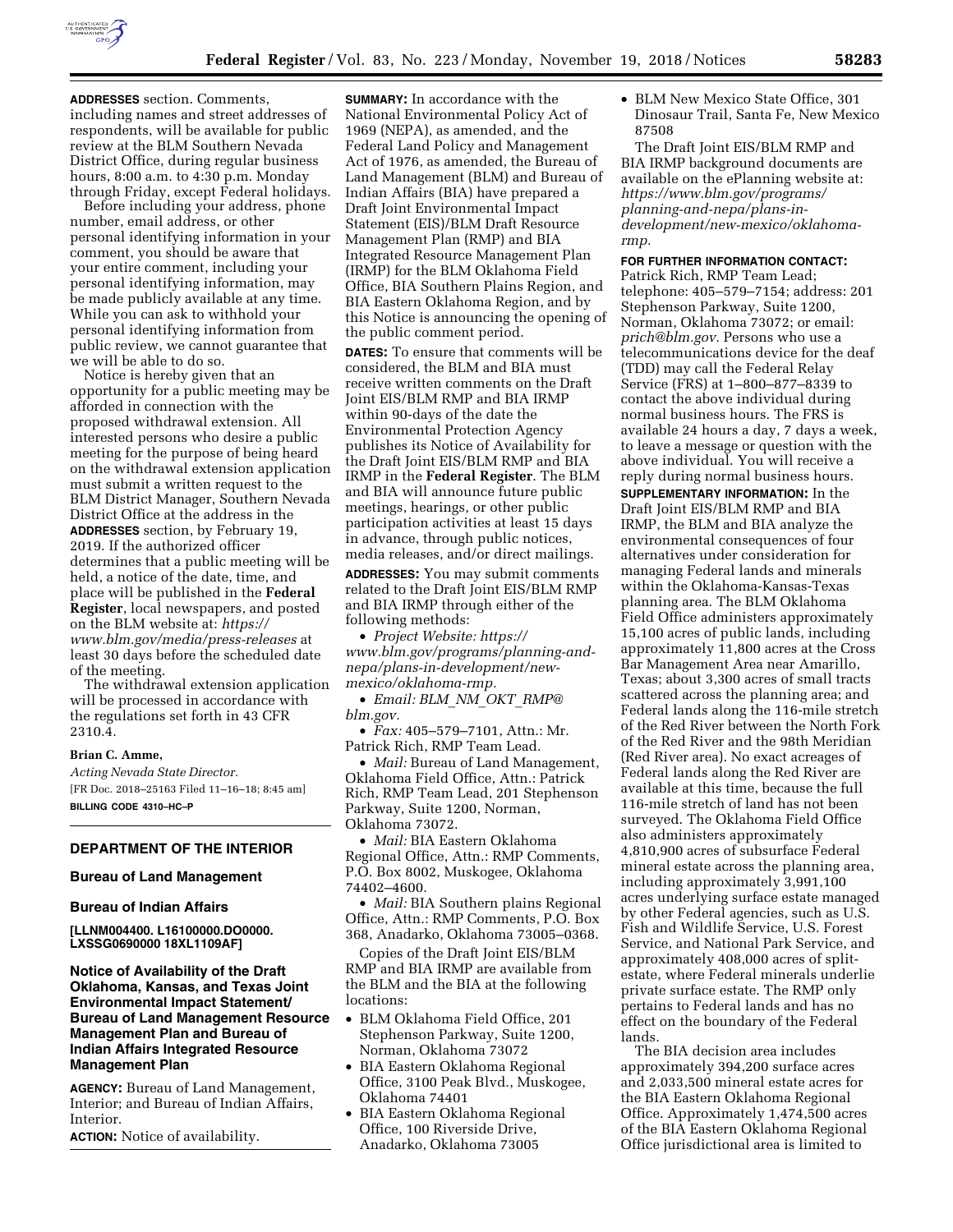Richardson County, Nebraska. The BLM is the lead agency in developing the land use plan, while the BIA is a co-lead partner in this joint, integrated planning effort. The Draft Joint EIS/BLM RMP and BIA IRMP provides a land use plan that will replace the BLM's current 1994 Oklahoma RMP, the 1991 Kansas RMP, and the 1996 Texas RMP, as amended. RMP revision and consolidation is necessary due to the numerous changes, including renewable energy, recreation, special status species, visual resources, and wildlife habitat that have occurred across the BLM Oklahoma Field Office planning area since publication. New resource data are available for consideration, and new policies, guidelines, and laws have been established.

Land use planning and NEPA regulations require the BLM and BIA to formulate a reasonable range of alternatives to consider different management scenarios and different means of addressing resource or resource-use conflicts. Established planning criteria, as outlined in 43 CFR part 1610, guide the alternativesdevelopment process. This pursuit provides the BLM, BIA, and the public with an understanding of the various ways in which challenges associated with resources and resource uses might be resolved. This draft land use plan offers the BLM State Director for New Mexico, Oklahoma, Kansas, and Texas; the BIA Eastern Oklahoma Regional Director; and the BIA Southern Plains Regional Director a reasonable range of alternatives from which to make informed decisions. The four alternatives analyzed in the Draft Joint EIS/BLM RMP and BIA IRMP are generally described as follows:

• Alternative A (No Action) is a continuation of existing land use management actions under the current Kansas, Oklahoma, and Texas RMPs and associated amendments;

• Alternative B (Agency Preferred) represents a balanced mix of land use management actions intended to address current and future land use management issues, including provisions for energy development, recreational opportunities, and conservation of natural resources;

• Alternative C represents land use management strategies intended primarily to preserve and protect

ecosystem health and resource values across the planning area; and

• Alternative D represents land use management strategies intended primarily to develop resources and promote economic development across the decision area, such as livestock grazing, energy and mineral development, and recreation.

The BLM is considering areas of critical environmental concern (ACEC) during this planning process, and has proposed one ACEC in the Draft RMP to protect certain resource values. Pertinent information regarding this ACEC, including proposed designation acreage, resource-use limitations, if designated, and the alternatives affected are summarized below.

*Cross Bar Management Area ACEC:*  Alternative C proposes a 10,500-acre ACEC for the Cross Bar Management Area. This ACEC would be managed to protect important biological, cultural, scenic, and historic resources that meet the criteria for relevance and importance. The resource use limitations which would occur if this ACEC is formally designated are as follows:

• Closed to off-highway vehicle use and mechanized travel, except for the main access road and administrative use;

• Non-mechanized trail use limited to designated trails;

• No surface occupancy stipulation for fluid minerals development;

• Closed to mineral material disposal and non-energy leasable mineral development;

• Managed as a right-of-way exclusion zone;

• Visual resources would be managed as visual resource management class II and III (camping areas);

• Vegetation management would emphasize high-priority habitats identified in state wildlife action plans;

• Maintain cover for wildlife and migratory birds;

• Reduce impacts on paleontological resources from ground disturbance and access; and

• Available for livestock grazing.

The land use planning process was initiated on July 26, 2013, through a Notice of Intent published in the **Federal Register** (78 FR 45266), notifying the public of a formal scoping period.

Seventy-two cooperating agencies expressed interest in collaborating with the BLM and BIA during the NEPA process, and the following agencies signed a formal cooperating agency agreement:

1. Adair County Commissioners, OK

- 2. Barton County Commissioners, KS
- 3. Bureau of Reclamation Nebraska-Kansas Area Office
- 4. Brazos River Authority
- 5. Caddo County Commissioners, OK
- 6. Choctaw County Commissioners, OK
- 7. Citizen Potawatomi Nation
- 8. Clay County, TX
- 9. Cleveland County Commissioners,  $\bigcap K$
- 10. Coal County Commissioners, OK
- 11. Cotton County Commissioners, OK
- 12. Creek County Commissioners, OK
- 13. Denton County Commissioners, TX
- 14. Douglas County Commissioners, KS
- 15. Hamilton County Commissioners, KS
- 16. Hughes County Commissioners, KS
- 17. Kansas Corporation Commission
- 18. Kansas Water Office
- 19. Latimer County Commissioners, OK
- 20. Lincoln County Commissioners, OK
- 21. Love County Commissioners, OK
- 22. Marion County Commissioners, TX
- 23. Montague County Commissioners, TX
- 24. Moore County Commissioners, TX
- 25. Oklahoma Department of Wildlife Conservation
- 26. Scurry County Commissioners, TX
- 27. Wichita County, TX
- 28. Kansas Corporation Commission
- 29. U.S. Fish and Wildlife Service Region 2
- 30. Board of Regents of the University of Oklahoma by and through the Oklahoma Climatological Survey
- 31. Young County Commissioners, TX
- 32. Sequoyah County Commissioners, OK
- 33. Sumner County Commissioners, KS
- 34. Tonkawa Tribe of Oklahoma
- 35. Red River Authority of Texas
- 36. Muscogee (Creek) Nation
- 37. Texas State Soil and Water Conservation Board
- 38. Texas General Land Office
- 39. Office of Surface Mining Reclamation and Enforcement Mid-Continent Region
- 40. Oklahoma Department of Environmental Quality
- 41. Oklahoma Department of Mines
- 42. Okfuskee County Commissioners,
- OK
- 43. Oklahoma Geologic Survey
- 44. Osage Nation
- 45. Payne County Commissioners, OK
- 46. Pontotoc County Commissioners, OK
- 47. Pushmataha County Commissioners, OK
- 48. Tulsa County Commissioners, OK
- 49. Collin County Commissioners Court
- 50. Natural Resources Conservation Service Meade Service Center
- 51. LeFlore County Commissioners, OK
- 52. United States Environmental Protection Agency Region 6